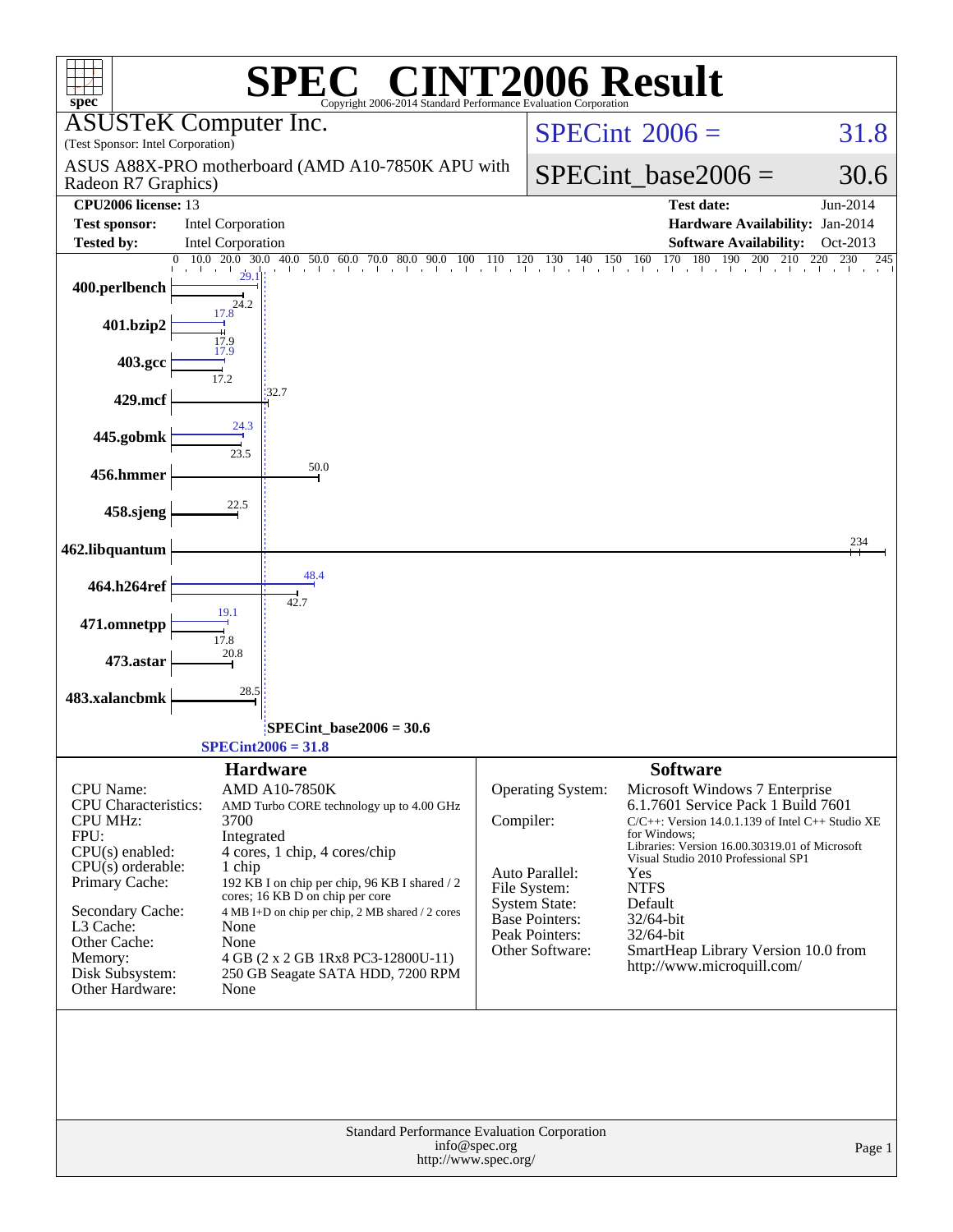

ASUSTeK Computer Inc.

(Test Sponsor: Intel Corporation)

Radeon R7 Graphics) ASUS A88X-PRO motherboard (AMD A10-7850K APU with  $SPECint2006 = 31.8$  $SPECint2006 = 31.8$ 

**[Tested by:](http://www.spec.org/auto/cpu2006/Docs/result-fields.html#Testedby)** Intel Corporation **[Software Availability:](http://www.spec.org/auto/cpu2006/Docs/result-fields.html#SoftwareAvailability)** Oct-2013

**[CPU2006 license:](http://www.spec.org/auto/cpu2006/Docs/result-fields.html#CPU2006license)** 13 **[Test date:](http://www.spec.org/auto/cpu2006/Docs/result-fields.html#Testdate)** Jun-2014 **[Test sponsor:](http://www.spec.org/auto/cpu2006/Docs/result-fields.html#Testsponsor)** Intel Corporation **[Hardware Availability:](http://www.spec.org/auto/cpu2006/Docs/result-fields.html#HardwareAvailability)** Jan-2014

SPECint base2006 =  $30.6$ 

#### **[Results Table](http://www.spec.org/auto/cpu2006/Docs/result-fields.html#ResultsTable)**

|                                                                                                        | <b>Base</b>    |              |                |       | <b>Peak</b>    |       |                |              |                |              |                |              |
|--------------------------------------------------------------------------------------------------------|----------------|--------------|----------------|-------|----------------|-------|----------------|--------------|----------------|--------------|----------------|--------------|
| <b>Benchmark</b>                                                                                       | <b>Seconds</b> | <b>Ratio</b> | <b>Seconds</b> | Ratio | <b>Seconds</b> | Ratio | <b>Seconds</b> | <b>Ratio</b> | <b>Seconds</b> | <b>Ratio</b> | <b>Seconds</b> | <b>Ratio</b> |
| $ 400.\text{perlbench}$                                                                                | 404            | 24.2         | 401            | 24.4  | 404            | 24.2  | 335            | 29.1         | 336            | 29.1         | 335            | 29.2         |
| 401.bzip2                                                                                              | 539            | 17.9         | 539            | 17.9  | 572            | 16.9  | 548            | 17.6         | 543            | 17.8         | 540            | 17.9         |
| $403.\mathrm{gcc}$                                                                                     | 467            | 17.2         | 470            | 17.1  | 469            | 17.2  | 449            | <u>17.9</u>  | 448            | 18.0         | 451            | 17.9         |
| $429$ .mcf                                                                                             | 278            | 32.8         | 279            | 32.7  | 279            | 32.7  | 278            | 32.8         | 279            | 32.7         | 279            | 32.7         |
| $445$ .gobmk                                                                                           | 447            | 23.5         | 447            | 23.5  | 447            | 23.5  | 433            | 24.2         | 432            | 24.3         | 432            | 24.3         |
| $456.$ hmmer                                                                                           | 187            | 50.0         | 187            | 50.0  | 187            | 49.8  | 187            | 50.0         | 187            | 50.0         | 187            | 49.8         |
| 458 sjeng                                                                                              | 538            | 22.5         | 537            | 22.5  | 539            | 22.4  | 538            | 22.5         | 537            | 22.5         | 539            | 22.4         |
| 462.libquantum                                                                                         | 89.8           | 231          | 88.7           | 234   | 85.5           | 242   | 89.8           | 231          | 88.7           | 234          | 85.5           | 242          |
| 464.h264ref                                                                                            | 519            | 42.6         | 517            | 42.8  | 518            | 42.7  | 459            | 48.3         | 458            | 48.4         | 457            | 48.5         |
| 471.omnetpp                                                                                            | 351            | 17.8         | 352            | 17.8  | 353            | 17.7  | 328            | 19.0         | <b>328</b>     | <u>19.1</u>  | 328            | 19.1         |
| $473$ . astar                                                                                          | 344            | 20.4         | 338            | 20.8  | 335            | 20.9  | 344            | 20.4         | 338            | 20.8         | 335            | 20.9         |
| 483.xalancbmk                                                                                          | 242            | 28.5         | 242            | 28.5  | 243            | 28.4  | 242            | 28.5         | 242            | 28.5         | 243            | 28.4         |
| Describe encourage in the conduction withink these weeks more<br>Dald an dealined test in diestra a no |                |              |                |       |                |       |                |              |                |              |                |              |

Results appear in the [order in which they were run.](http://www.spec.org/auto/cpu2006/Docs/result-fields.html#RunOrder) Bold underlined text [indicates a median measurement.](http://www.spec.org/auto/cpu2006/Docs/result-fields.html#Median)

#### **[Compiler Invocation Notes](http://www.spec.org/auto/cpu2006/Docs/result-fields.html#CompilerInvocationNotes)**

 To compile these binaries, the Intel Compiler 14.0 was set up to generate 64-bit binaries with the command: "ipsxe-comp-vars.bat intel64 vs2010" (shortcut provided in the Intel(r) Parallel Studio XE 2013 program folder)

#### **[Platform Notes](http://www.spec.org/auto/cpu2006/Docs/result-fields.html#PlatformNotes)**

 Sysinfo program C:\SPEC14.0/Docs/sysinfo \$Rev: 6775 \$ \$Date:: 2011-08-16 #\$ \8787f7622badcf24e01c368b1db4377c running on A88XPRO-PC Sat Jun 28 02:27:12 2014 This section contains SUT (System Under Test) info as seen by

 some common utilities. To remove or add to this section, see: <http://www.spec.org/cpu2006/Docs/config.html#sysinfo>

 Trying 'systeminfo' : Microsoft Windows 7 Enterprise OS Version : 6.1.7601 Service Pack 1 Build 7601 System Manufacturer: System manufacturer System Model : System Product Name Processor(s) : 1 Processor(s) Installed. [01]: AMD64 Family 21 Model 48 Stepping 1 AuthenticAMD ~3700 Mhz BIOS Version : American Megatrends Inc. 0703, 12/30/2013 Total Physical Memory: 3,522 MB

 Trying 'wmic cpu get /value' DeviceID : CPU0

Continued on next page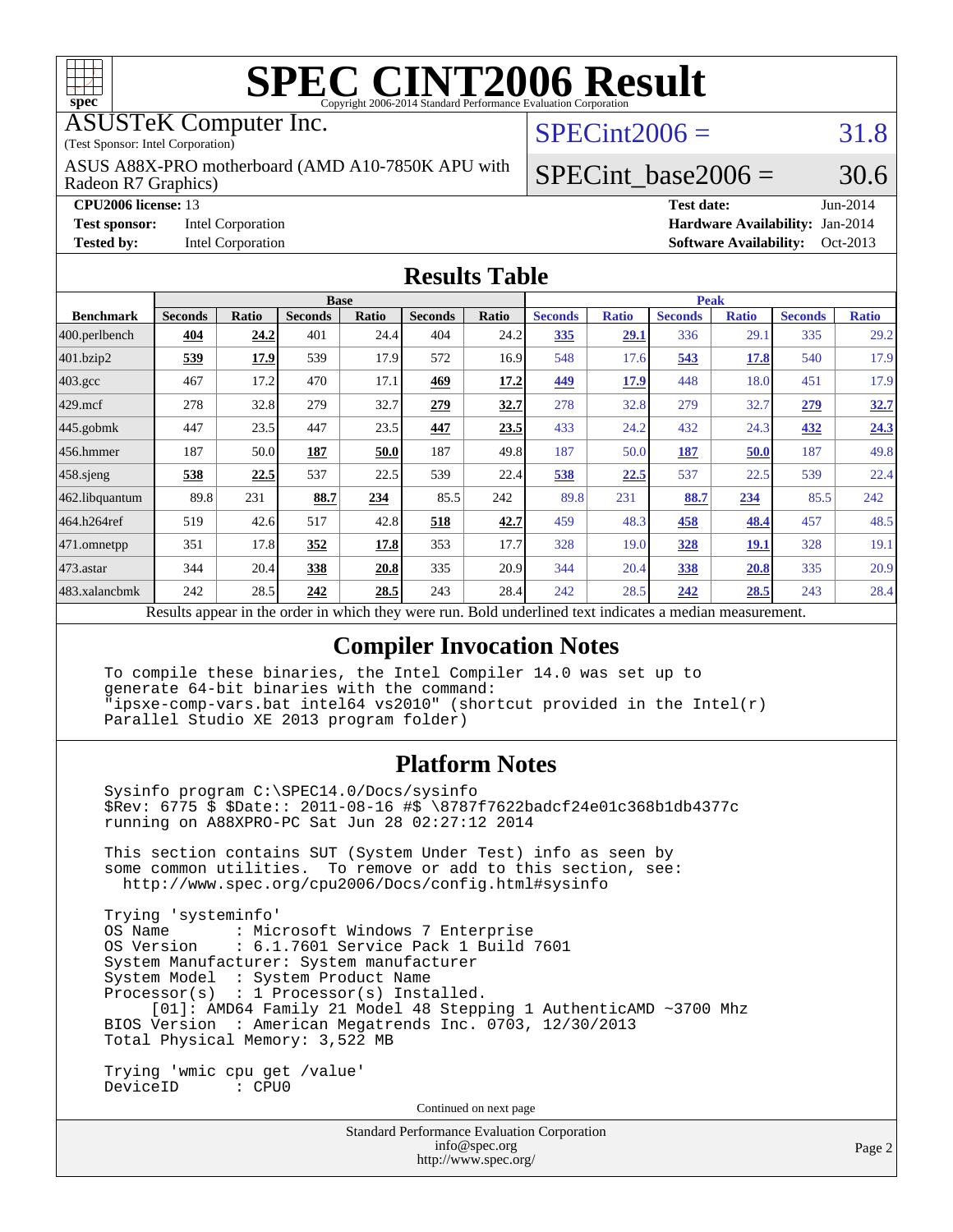

ASUSTeK Computer Inc.

(Test Sponsor: Intel Corporation)

Radeon R7 Graphics) ASUS A88X-PRO motherboard (AMD A10-7850K APU with  $SPECint2006 = 31.8$  $SPECint2006 = 31.8$ 

**[Test sponsor:](http://www.spec.org/auto/cpu2006/Docs/result-fields.html#Testsponsor)** Intel Corporation **[Hardware Availability:](http://www.spec.org/auto/cpu2006/Docs/result-fields.html#HardwareAvailability)** Jan-2014

SPECint base2006 =  $30.6$ 

**[CPU2006 license:](http://www.spec.org/auto/cpu2006/Docs/result-fields.html#CPU2006license)** 13 **[Test date:](http://www.spec.org/auto/cpu2006/Docs/result-fields.html#Testdate)** Jun-2014 **[Tested by:](http://www.spec.org/auto/cpu2006/Docs/result-fields.html#Testedby)** Intel Corporation **[Software Availability:](http://www.spec.org/auto/cpu2006/Docs/result-fields.html#SoftwareAvailability)** Oct-2013

### **[Platform Notes \(Continued\)](http://www.spec.org/auto/cpu2006/Docs/result-fields.html#PlatformNotes)**

L2CacheSize : 4096<br>L3CacheSize : 0 L3CacheSize MaxClockSpeed : 3700 Name : AMD A10-7850K APU with Radeon(TM) R7 Graphics NumberOfCores : 4 NumberOfLogicalProcessors: 4

(End of data from sysinfo program)

#### **[Component Notes](http://www.spec.org/auto/cpu2006/Docs/result-fields.html#ComponentNotes)**

 Tested systems can be used with Shin-G ATX case, PC Power and Cooling 1200W power supply Micron MT8JTF25664AZ-1G6 Series Memory DIMMs

#### **[General Notes](http://www.spec.org/auto/cpu2006/Docs/result-fields.html#GeneralNotes)**

 OMP\_NUM\_THREADS set to number of processors cores KMP AFFINITY set to granularity=fine, scatter Binaries compiled on a system with 1x Intel Core i7-860 CPU + 8GB memory using Windows 7 Enterprise 64-bit

## **[Base Compiler Invocation](http://www.spec.org/auto/cpu2006/Docs/result-fields.html#BaseCompilerInvocation)**

[C benchmarks](http://www.spec.org/auto/cpu2006/Docs/result-fields.html#Cbenchmarks):

[icl -Qvc10](http://www.spec.org/cpu2006/results/res2014q3/cpu2006-20140630-30114.flags.html#user_CCbase_intel_icc_vc10_9607f3ecbcdf68042245f068e51b40c1) [-Qstd=c99](http://www.spec.org/cpu2006/results/res2014q3/cpu2006-20140630-30114.flags.html#user_CCbase_intel_compiler_c99_mode_1a3d110e3041b3ad4466830521bdad2a)

[C++ benchmarks:](http://www.spec.org/auto/cpu2006/Docs/result-fields.html#CXXbenchmarks)

[icl -Qvc10](http://www.spec.org/cpu2006/results/res2014q3/cpu2006-20140630-30114.flags.html#user_CXXbase_intel_icc_vc10_9607f3ecbcdf68042245f068e51b40c1)

## **[Base Portability Flags](http://www.spec.org/auto/cpu2006/Docs/result-fields.html#BasePortabilityFlags)**

 400.perlbench: [-DSPEC\\_CPU\\_P64](http://www.spec.org/cpu2006/results/res2014q3/cpu2006-20140630-30114.flags.html#b400.perlbench_basePORTABILITY_DSPEC_CPU_P64) [-DSPEC\\_CPU\\_WIN64\\_X64](http://www.spec.org/cpu2006/results/res2014q3/cpu2006-20140630-30114.flags.html#b400.perlbench_baseCPORTABILITY_DSPEC_CPU_WIN64_X64) [-DSPEC\\_CPU\\_NO\\_NEED\\_VA\\_COPY](http://www.spec.org/cpu2006/results/res2014q3/cpu2006-20140630-30114.flags.html#b400.perlbench_baseCPORTABILITY_DSPEC_CPU_NO_NEED_VA_COPY) 401.bzip2: [-DSPEC\\_CPU\\_P64](http://www.spec.org/cpu2006/results/res2014q3/cpu2006-20140630-30114.flags.html#suite_basePORTABILITY401_bzip2_DSPEC_CPU_P64) 403.gcc: [-DSPEC\\_CPU\\_P64](http://www.spec.org/cpu2006/results/res2014q3/cpu2006-20140630-30114.flags.html#suite_basePORTABILITY403_gcc_DSPEC_CPU_P64) [-DSPEC\\_CPU\\_WIN64](http://www.spec.org/cpu2006/results/res2014q3/cpu2006-20140630-30114.flags.html#b403.gcc_baseCPORTABILITY_DSPEC_CPU_WIN64) 429.mcf: [-DSPEC\\_CPU\\_P64](http://www.spec.org/cpu2006/results/res2014q3/cpu2006-20140630-30114.flags.html#suite_basePORTABILITY429_mcf_DSPEC_CPU_P64) 445.gobmk: [-DSPEC\\_CPU\\_P64](http://www.spec.org/cpu2006/results/res2014q3/cpu2006-20140630-30114.flags.html#suite_basePORTABILITY445_gobmk_DSPEC_CPU_P64) 456.hmmer: [-DSPEC\\_CPU\\_P64](http://www.spec.org/cpu2006/results/res2014q3/cpu2006-20140630-30114.flags.html#suite_basePORTABILITY456_hmmer_DSPEC_CPU_P64) 458.sjeng: [-DSPEC\\_CPU\\_P64](http://www.spec.org/cpu2006/results/res2014q3/cpu2006-20140630-30114.flags.html#suite_basePORTABILITY458_sjeng_DSPEC_CPU_P64) 462.libquantum: [-DSPEC\\_CPU\\_P64](http://www.spec.org/cpu2006/results/res2014q3/cpu2006-20140630-30114.flags.html#suite_basePORTABILITY462_libquantum_DSPEC_CPU_P64) 464.h264ref: [-DSPEC\\_CPU\\_P64](http://www.spec.org/cpu2006/results/res2014q3/cpu2006-20140630-30114.flags.html#suite_basePORTABILITY464_h264ref_DSPEC_CPU_P64) [-DWIN32](http://www.spec.org/cpu2006/results/res2014q3/cpu2006-20140630-30114.flags.html#b464.h264ref_baseCPORTABILITY_DWIN32) [-DSPEC\\_CPU\\_NO\\_INTTYPES](http://www.spec.org/cpu2006/results/res2014q3/cpu2006-20140630-30114.flags.html#b464.h264ref_baseCPORTABILITY_DSPEC_CPU_NO_INTTYPES) 471.omnetpp: [-DSPEC\\_CPU\\_P64](http://www.spec.org/cpu2006/results/res2014q3/cpu2006-20140630-30114.flags.html#suite_basePORTABILITY471_omnetpp_DSPEC_CPU_P64) [-DSPEC\\_CPU\\_WIN64](http://www.spec.org/cpu2006/results/res2014q3/cpu2006-20140630-30114.flags.html#b471.omnetpp_baseCXXPORTABILITY_DSPEC_CPU_WIN64) 473.astar: [-DSPEC\\_CPU\\_P64](http://www.spec.org/cpu2006/results/res2014q3/cpu2006-20140630-30114.flags.html#suite_basePORTABILITY473_astar_DSPEC_CPU_P64) 483.xalancbmk: [-DSPEC\\_CPU\\_P64](http://www.spec.org/cpu2006/results/res2014q3/cpu2006-20140630-30114.flags.html#suite_basePORTABILITY483_xalancbmk_DSPEC_CPU_P64) [-Qoption,cpp,--no\\_wchar\\_t\\_keyword](http://www.spec.org/cpu2006/results/res2014q3/cpu2006-20140630-30114.flags.html#user_baseCXXPORTABILITY483_xalancbmk_f-no_wchar_t_keyword_ec0ad4495a16b4e858bfcb29d949d25d)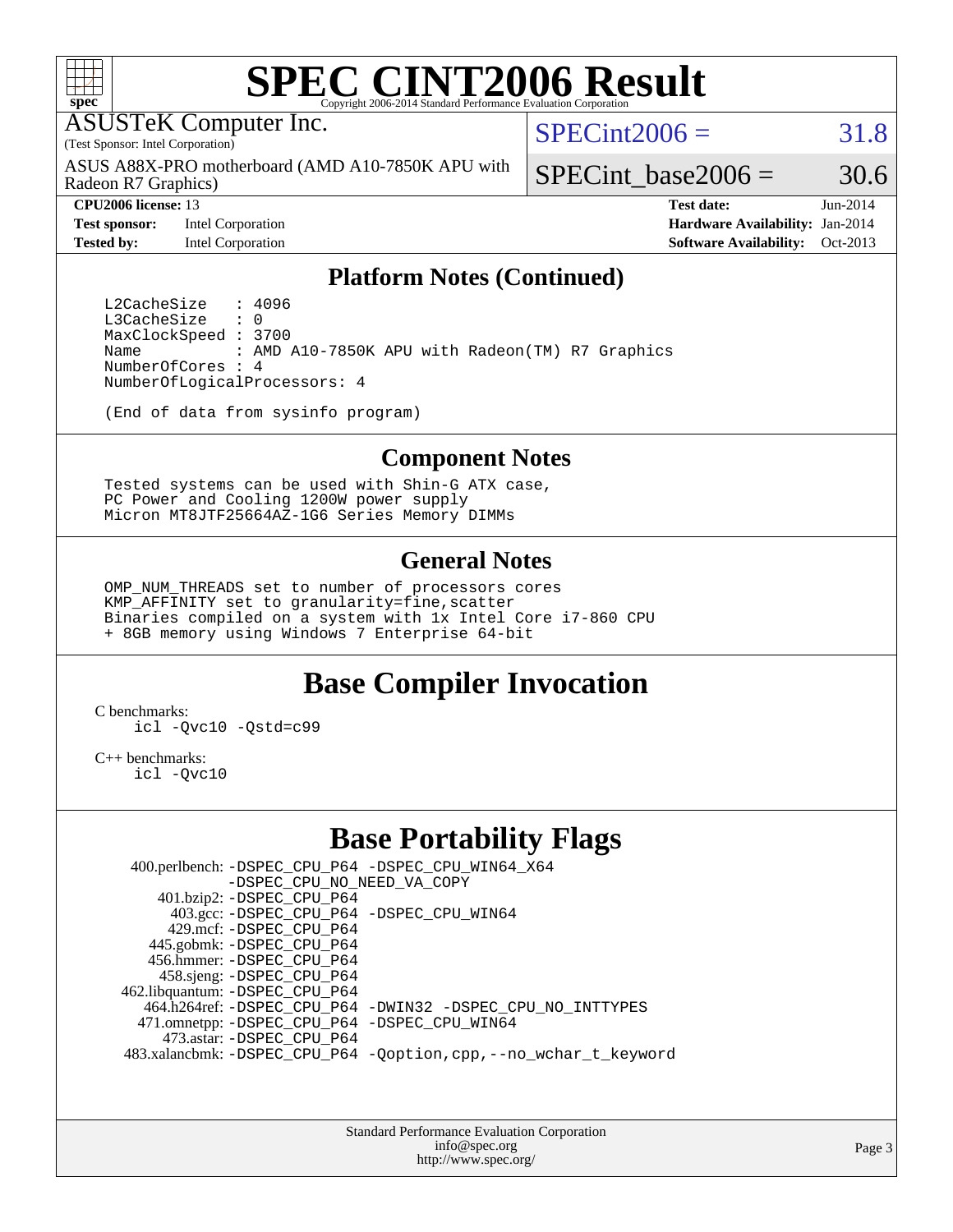

ASUSTeK Computer Inc.

(Test Sponsor: Intel Corporation)

Radeon R7 Graphics) ASUS A88X-PRO motherboard (AMD A10-7850K APU with  $SPECint2006 = 31.8$  $SPECint2006 = 31.8$ 

**[Test sponsor:](http://www.spec.org/auto/cpu2006/Docs/result-fields.html#Testsponsor)** Intel Corporation **[Hardware Availability:](http://www.spec.org/auto/cpu2006/Docs/result-fields.html#HardwareAvailability)** Jan-2014

SPECint base2006 =  $30.6$ **[CPU2006 license:](http://www.spec.org/auto/cpu2006/Docs/result-fields.html#CPU2006license)** 13 **[Test date:](http://www.spec.org/auto/cpu2006/Docs/result-fields.html#Testdate)** Jun-2014

**[Tested by:](http://www.spec.org/auto/cpu2006/Docs/result-fields.html#Testedby)** Intel Corporation **[Software Availability:](http://www.spec.org/auto/cpu2006/Docs/result-fields.html#SoftwareAvailability)** Oct-2013

## **[Base Optimization Flags](http://www.spec.org/auto/cpu2006/Docs/result-fields.html#BaseOptimizationFlags)**

[C benchmarks](http://www.spec.org/auto/cpu2006/Docs/result-fields.html#Cbenchmarks):

[/arch:AVX](http://www.spec.org/cpu2006/results/res2014q3/cpu2006-20140630-30114.flags.html#user_CCbase_f-archAVX_e8ab52e15dc7c67e0682fc680b79ed94) [-Qipo](http://www.spec.org/cpu2006/results/res2014q3/cpu2006-20140630-30114.flags.html#user_CCbase_f-Qipo) [-O3](http://www.spec.org/cpu2006/results/res2014q3/cpu2006-20140630-30114.flags.html#user_CCbase_f-O3) [-Qprec-div-](http://www.spec.org/cpu2006/results/res2014q3/cpu2006-20140630-30114.flags.html#user_CCbase_f-Qprec-div-) [-Qopt-prefetch](http://www.spec.org/cpu2006/results/res2014q3/cpu2006-20140630-30114.flags.html#user_CCbase_f-Qprefetch_37c211608666b9dff9380561f602f0a8) [-Qparallel](http://www.spec.org/cpu2006/results/res2014q3/cpu2006-20140630-30114.flags.html#user_CCbase_f-Qparallel) [-Qauto-ilp32](http://www.spec.org/cpu2006/results/res2014q3/cpu2006-20140630-30114.flags.html#user_CCbase_f-Qauto-ilp32) [/F512000000](http://www.spec.org/cpu2006/results/res2014q3/cpu2006-20140630-30114.flags.html#user_CCbase_set_stack_space_98438a10eb60aa5f35f4c79d9b9b27b1)

[C++ benchmarks:](http://www.spec.org/auto/cpu2006/Docs/result-fields.html#CXXbenchmarks)

[/arch:AVX](http://www.spec.org/cpu2006/results/res2014q3/cpu2006-20140630-30114.flags.html#user_CXXbase_f-archAVX_e8ab52e15dc7c67e0682fc680b79ed94) [-Qipo](http://www.spec.org/cpu2006/results/res2014q3/cpu2006-20140630-30114.flags.html#user_CXXbase_f-Qipo) [-O3](http://www.spec.org/cpu2006/results/res2014q3/cpu2006-20140630-30114.flags.html#user_CXXbase_f-O3) [-Qprec-div-](http://www.spec.org/cpu2006/results/res2014q3/cpu2006-20140630-30114.flags.html#user_CXXbase_f-Qprec-div-) [-Qopt-prefetch](http://www.spec.org/cpu2006/results/res2014q3/cpu2006-20140630-30114.flags.html#user_CXXbase_f-Qprefetch_37c211608666b9dff9380561f602f0a8) [-Qcxx-features](http://www.spec.org/cpu2006/results/res2014q3/cpu2006-20140630-30114.flags.html#user_CXXbase_f-Qcxx_features_dbf36c8a6dba956e22f1645e4dcd4d98)  $-Qauto-ilp32$  [/F512000000](http://www.spec.org/cpu2006/results/res2014q3/cpu2006-20140630-30114.flags.html#user_CXXbase_set_stack_space_98438a10eb60aa5f35f4c79d9b9b27b1) [shlW64M.lib](http://www.spec.org/cpu2006/results/res2014q3/cpu2006-20140630-30114.flags.html#user_CXXbase_SmartHeap64_c4f7f76711bdf8c0633a5c1edf6e5396)

## **[Base Other Flags](http://www.spec.org/auto/cpu2006/Docs/result-fields.html#BaseOtherFlags)**

[C benchmarks](http://www.spec.org/auto/cpu2006/Docs/result-fields.html#Cbenchmarks):

403.gcc: [-Dalloca=\\_alloca](http://www.spec.org/cpu2006/results/res2014q3/cpu2006-20140630-30114.flags.html#b403.gcc_baseEXTRA_CFLAGS_Dalloca_be3056838c12de2578596ca5467af7f3)

## **[Peak Compiler Invocation](http://www.spec.org/auto/cpu2006/Docs/result-fields.html#PeakCompilerInvocation)**

[C benchmarks](http://www.spec.org/auto/cpu2006/Docs/result-fields.html#Cbenchmarks): [icl -Qvc10](http://www.spec.org/cpu2006/results/res2014q3/cpu2006-20140630-30114.flags.html#user_CCpeak_intel_icc_vc10_9607f3ecbcdf68042245f068e51b40c1) [-Qstd=c99](http://www.spec.org/cpu2006/results/res2014q3/cpu2006-20140630-30114.flags.html#user_CCpeak_intel_compiler_c99_mode_1a3d110e3041b3ad4466830521bdad2a)

[C++ benchmarks:](http://www.spec.org/auto/cpu2006/Docs/result-fields.html#CXXbenchmarks) [icl -Qvc10](http://www.spec.org/cpu2006/results/res2014q3/cpu2006-20140630-30114.flags.html#user_CXXpeak_intel_icc_vc10_9607f3ecbcdf68042245f068e51b40c1)

# **[Peak Portability Flags](http://www.spec.org/auto/cpu2006/Docs/result-fields.html#PeakPortabilityFlags)**

Same as Base Portability Flags

# **[Peak Optimization Flags](http://www.spec.org/auto/cpu2006/Docs/result-fields.html#PeakOptimizationFlags)**

[C benchmarks](http://www.spec.org/auto/cpu2006/Docs/result-fields.html#Cbenchmarks):

 400.perlbench: [/arch:AVX](http://www.spec.org/cpu2006/results/res2014q3/cpu2006-20140630-30114.flags.html#user_peakPASS2_CFLAGSPASS2_LDFLAGS400_perlbench_f-archAVX_e8ab52e15dc7c67e0682fc680b79ed94)(pass 2) [-Qprof\\_gen](http://www.spec.org/cpu2006/results/res2014q3/cpu2006-20140630-30114.flags.html#user_peakPASS1_CFLAGSPASS1_LDFLAGS400_perlbench_Qprof_gen)(pass 1) [-Qprof\\_use](http://www.spec.org/cpu2006/results/res2014q3/cpu2006-20140630-30114.flags.html#user_peakPASS2_CFLAGSPASS2_LDFLAGS400_perlbench_Qprof_use)(pass 2) [-Qipo](http://www.spec.org/cpu2006/results/res2014q3/cpu2006-20140630-30114.flags.html#user_peakOPTIMIZE400_perlbench_f-Qipo) [-O3](http://www.spec.org/cpu2006/results/res2014q3/cpu2006-20140630-30114.flags.html#user_peakOPTIMIZE400_perlbench_f-O3) [-Qprec-div-](http://www.spec.org/cpu2006/results/res2014q3/cpu2006-20140630-30114.flags.html#user_peakOPTIMIZE400_perlbench_f-Qprec-div-) [-Qansi-alias](http://www.spec.org/cpu2006/results/res2014q3/cpu2006-20140630-30114.flags.html#user_peakOPTIMIZE400_perlbench_f-Qansi-alias) [-Qopt-prefetch](http://www.spec.org/cpu2006/results/res2014q3/cpu2006-20140630-30114.flags.html#user_peakOPTIMIZE400_perlbench_f-Qprefetch_37c211608666b9dff9380561f602f0a8) [-Qauto-ilp32](http://www.spec.org/cpu2006/results/res2014q3/cpu2006-20140630-30114.flags.html#user_peakCOPTIMIZE400_perlbench_f-Qauto-ilp32) [/F512000000](http://www.spec.org/cpu2006/results/res2014q3/cpu2006-20140630-30114.flags.html#user_peakEXTRA_LDFLAGS400_perlbench_set_stack_space_98438a10eb60aa5f35f4c79d9b9b27b1) [shlW64M.lib](http://www.spec.org/cpu2006/results/res2014q3/cpu2006-20140630-30114.flags.html#user_peakEXTRA_LIBS400_perlbench_SmartHeap64_c4f7f76711bdf8c0633a5c1edf6e5396)  [-link /FORCE:MULTIPLE](http://www.spec.org/cpu2006/results/res2014q3/cpu2006-20140630-30114.flags.html#user_peakLDOUT400_perlbench_link_force_multiple2_070fe330869edf77077b841074b8b0b6)

 401.bzip2: [/arch:AVX](http://www.spec.org/cpu2006/results/res2014q3/cpu2006-20140630-30114.flags.html#user_peakPASS2_CFLAGSPASS2_LDFLAGS401_bzip2_f-archAVX_e8ab52e15dc7c67e0682fc680b79ed94)(pass 2) [-Qprof\\_gen](http://www.spec.org/cpu2006/results/res2014q3/cpu2006-20140630-30114.flags.html#user_peakPASS1_CFLAGSPASS1_LDFLAGS401_bzip2_Qprof_gen)(pass 1) [-Qprof\\_use](http://www.spec.org/cpu2006/results/res2014q3/cpu2006-20140630-30114.flags.html#user_peakPASS2_CFLAGSPASS2_LDFLAGS401_bzip2_Qprof_use)(pass 2) [-Qipo](http://www.spec.org/cpu2006/results/res2014q3/cpu2006-20140630-30114.flags.html#user_peakOPTIMIZE401_bzip2_f-Qipo) [-O3](http://www.spec.org/cpu2006/results/res2014q3/cpu2006-20140630-30114.flags.html#user_peakOPTIMIZE401_bzip2_f-O3) [-Qprec-div-](http://www.spec.org/cpu2006/results/res2014q3/cpu2006-20140630-30114.flags.html#user_peakOPTIMIZE401_bzip2_f-Qprec-div-) [-Qopt-prefetch](http://www.spec.org/cpu2006/results/res2014q3/cpu2006-20140630-30114.flags.html#user_peakOPTIMIZE401_bzip2_f-Qprefetch_37c211608666b9dff9380561f602f0a8) [-Qansi-alias](http://www.spec.org/cpu2006/results/res2014q3/cpu2006-20140630-30114.flags.html#user_peakOPTIMIZE401_bzip2_f-Qansi-alias) [-Qauto-ilp32](http://www.spec.org/cpu2006/results/res2014q3/cpu2006-20140630-30114.flags.html#user_peakCOPTIMIZE401_bzip2_f-Qauto-ilp32) [/F512000000](http://www.spec.org/cpu2006/results/res2014q3/cpu2006-20140630-30114.flags.html#user_peakEXTRA_LDFLAGS401_bzip2_set_stack_space_98438a10eb60aa5f35f4c79d9b9b27b1)

 403.gcc: [/arch:AVX](http://www.spec.org/cpu2006/results/res2014q3/cpu2006-20140630-30114.flags.html#user_peakPASS2_CFLAGSPASS2_LDFLAGS403_gcc_f-archAVX_e8ab52e15dc7c67e0682fc680b79ed94)(pass 2) [-Qprof\\_gen](http://www.spec.org/cpu2006/results/res2014q3/cpu2006-20140630-30114.flags.html#user_peakPASS1_CFLAGSPASS1_LDFLAGS403_gcc_Qprof_gen)(pass 1) [-Qprof\\_use](http://www.spec.org/cpu2006/results/res2014q3/cpu2006-20140630-30114.flags.html#user_peakPASS2_CFLAGSPASS2_LDFLAGS403_gcc_Qprof_use)(pass 2) [-Qipo](http://www.spec.org/cpu2006/results/res2014q3/cpu2006-20140630-30114.flags.html#user_peakOPTIMIZE403_gcc_f-Qipo) [-O3](http://www.spec.org/cpu2006/results/res2014q3/cpu2006-20140630-30114.flags.html#user_peakOPTIMIZE403_gcc_f-O3) [-Qprec-div-](http://www.spec.org/cpu2006/results/res2014q3/cpu2006-20140630-30114.flags.html#user_peakOPTIMIZE403_gcc_f-Qprec-div-) [-Qauto-ilp32](http://www.spec.org/cpu2006/results/res2014q3/cpu2006-20140630-30114.flags.html#user_peakCOPTIMIZE403_gcc_f-Qauto-ilp32) [/F512000000](http://www.spec.org/cpu2006/results/res2014q3/cpu2006-20140630-30114.flags.html#user_peakEXTRA_LDFLAGS403_gcc_set_stack_space_98438a10eb60aa5f35f4c79d9b9b27b1)

Continued on next page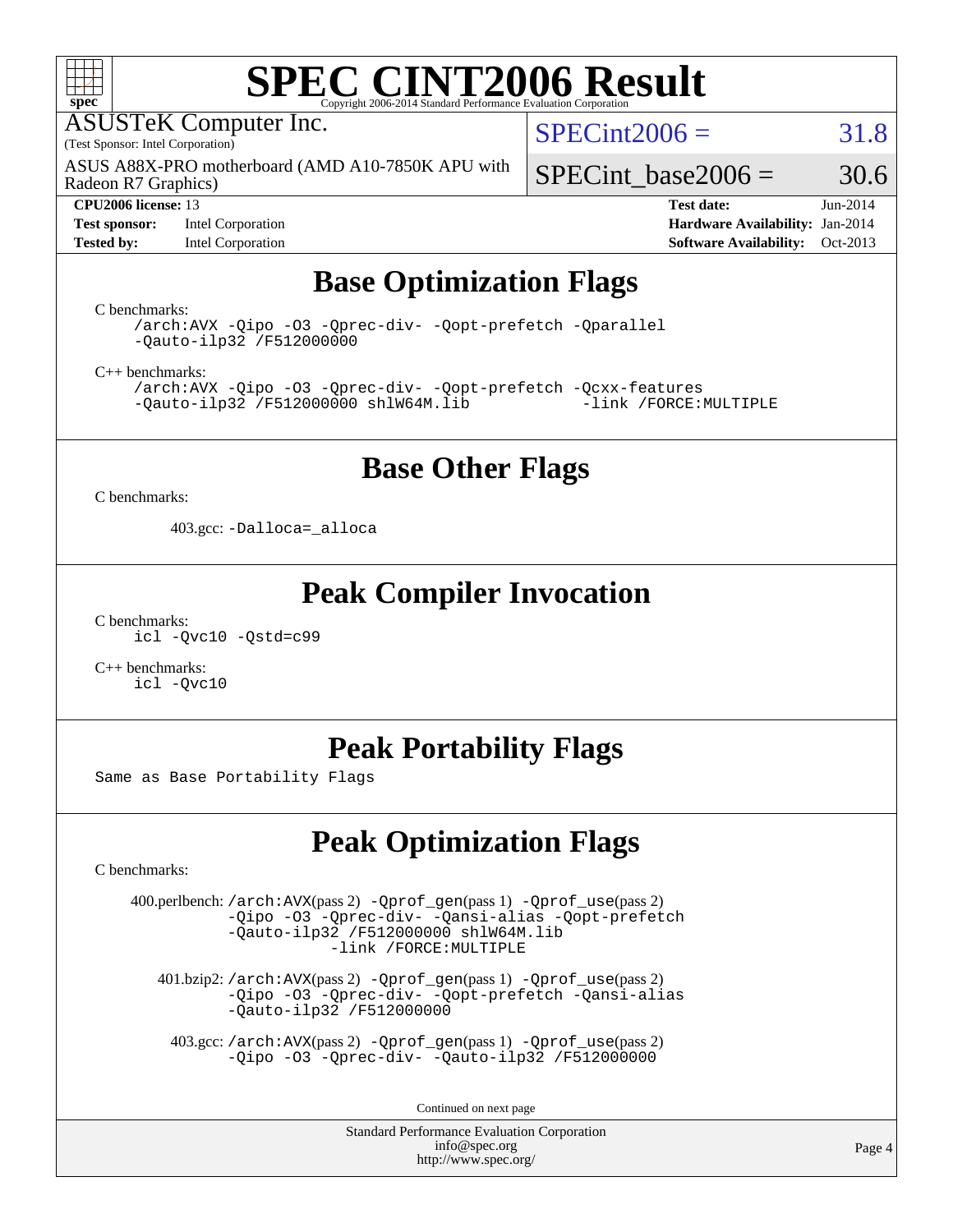| <b>SPEC CINT2006 Result</b>                                                                                                                                                             |                                                                                                                 |
|-----------------------------------------------------------------------------------------------------------------------------------------------------------------------------------------|-----------------------------------------------------------------------------------------------------------------|
| Copyright 2006-2014 Standard Performance Evaluation Corporation<br>$spec^*$<br><b>ASUSTeK Computer Inc.</b><br>(Test Sponsor: Intel Corporation)                                        | $SPECint2006 =$<br>31.8                                                                                         |
| ASUS A88X-PRO motherboard (AMD A10-7850K APU with<br>Radeon R7 Graphics)                                                                                                                | SPECint base2006 $=$<br>30.6                                                                                    |
| CPU2006 license: 13<br>Intel Corporation<br><b>Test sponsor:</b><br>Intel Corporation<br><b>Tested by:</b>                                                                              | $Jun-2014$<br><b>Test date:</b><br>Hardware Availability: Jan-2014<br><b>Software Availability:</b><br>Oct-2013 |
| <b>Peak Optimization Flags (Continued)</b>                                                                                                                                              |                                                                                                                 |
| 429.mcf: basepeak = $yes$                                                                                                                                                               |                                                                                                                 |
| 445.gobmk: /arch: AVX(pass 2) - Qprof_gen(pass 1) - Qprof_use(pass 2)<br>-Qipo -02 -Qprec-div- -Qansi-alias -Qauto-ilp32<br>/F512000000                                                 |                                                                                                                 |
| $456.$ hmmer: basepeak = yes                                                                                                                                                            |                                                                                                                 |
| $458 \text{.}$ sjeng: basepeak = yes                                                                                                                                                    |                                                                                                                 |
| $462$ .libquantum: basepeak = yes                                                                                                                                                       |                                                                                                                 |
| 464.h264ref: /arch: AVX(pass 2) - Qprof_gen(pass 1) - Qprof_use(pass 2)<br>-Qipo -03 -Qprec-div- -Qunroll2 -Qansi-alias<br>-Qauto-ilp32 /F512000000                                     |                                                                                                                 |
| $C_{++}$ benchmarks:                                                                                                                                                                    |                                                                                                                 |
| 471.omnetpp://arch:AVX(pass 2) -Qprof_gen(pass 1) -Qprof_use(pass 2)<br>-Qipo -03 -Qprec-div- -Qansi-alias<br>-Qopt-ra-region-strategy=block -Qauto-ilp32 /F512000000<br>$sh1W64M.1$ ib | -link /FORCE: MULTIPLE                                                                                          |
| $473$ .astar: basepeak = yes                                                                                                                                                            |                                                                                                                 |
| $483.xalanchmk: basepeak = yes$                                                                                                                                                         |                                                                                                                 |
| <b>Peak Other Flags</b><br>C benchmarks:                                                                                                                                                |                                                                                                                 |

403.gcc: [-Dalloca=\\_alloca](http://www.spec.org/cpu2006/results/res2014q3/cpu2006-20140630-30114.flags.html#b403.gcc_peakEXTRA_CFLAGS_Dalloca_be3056838c12de2578596ca5467af7f3)

The flags file that was used to format this result can be browsed at <http://www.spec.org/cpu2006/flags/Intel-ic14.0-official-windows.html>

You can also download the XML flags source by saving the following link: <http://www.spec.org/cpu2006/flags/Intel-ic14.0-official-windows.xml>